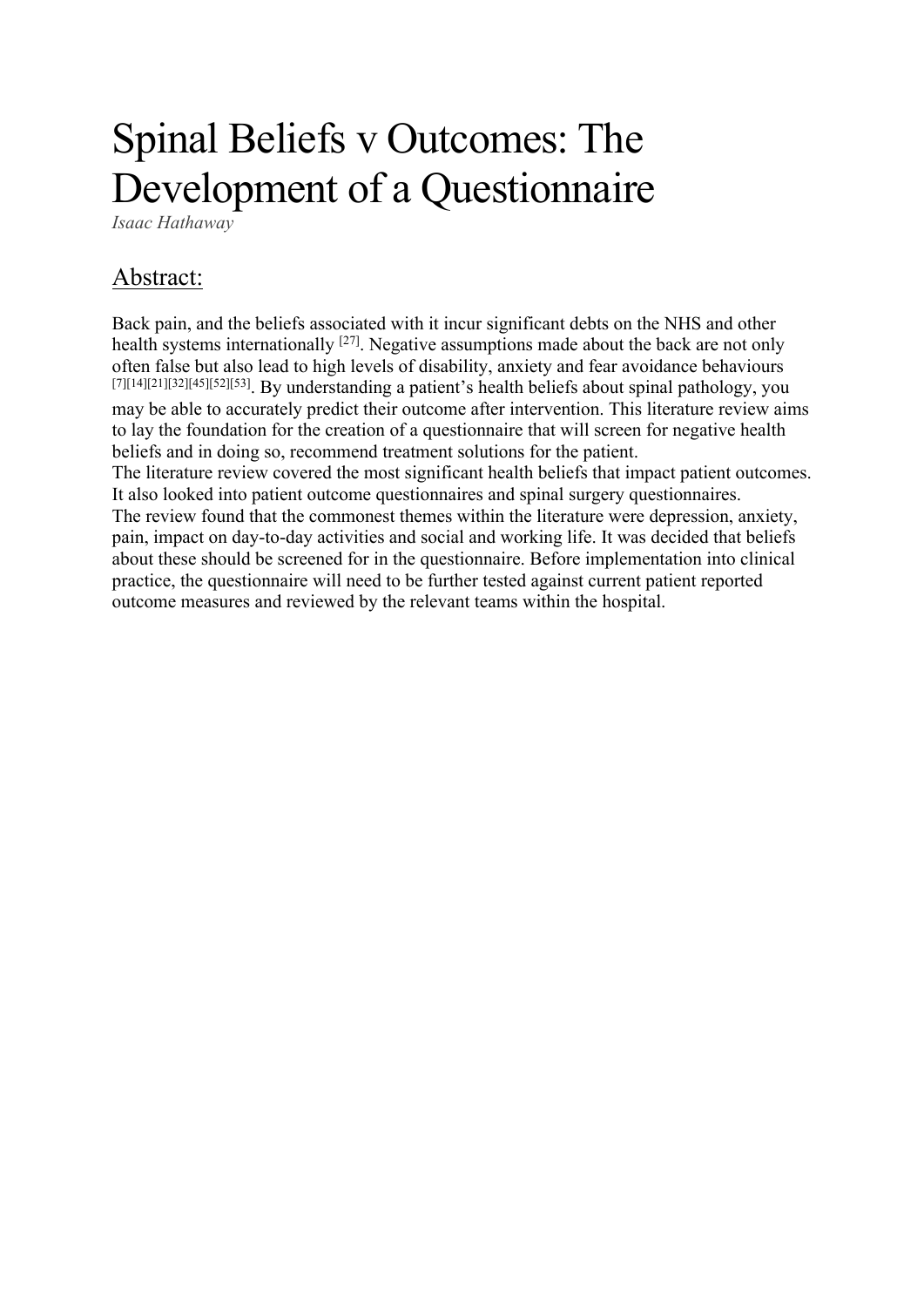## Introduction:

Back pain is one of the costliest conditions in the UK  $[27]$ . It employs a significant economic burden on the NHS through the direct costs of management and the indirect cost of informal care. This is partly due to the many negative assumptions associated with the condition  $[14]$ : the spine is considered to be vulnerable; injuries to the spine are suspected to be very serious and outcomes poor. These presumptions can cause high levels of disability, anxiety and depression, catastrophizing and the development of fear avoidance beliefs [7][21][32][45][52][53] . It is theorized that by determining a patient's health beliefs and the assumptions they hold; you may be able to accurately predict their outcome after spinal intervention. If a patient is found to have non-organic physical signs that may worsen their outcome, offering this patient psychosocial support pre-operatively may better their outcome <sup>(50)</sup>. Multi-disciplinary (MDT) pain management and cognitive therapies have been shown to change a patient's beliefs about the nature and treatment of their pain  $[51]$ . A screening tool for highlighting patients with negative health beliefs would determine whether said patients would benefit from spinal team involvement or wider MDT and psychosocial support.

To date, a pre-operative questionnaire measuring a patient's health beliefs, with an aim to accurately determine their outcome is yet to be developed. This review aims to lay the foundation for the development of that questionnaire.

## Methods:

An in-depth literature review was first carried out. The literature review aimed to cover the most significant health beliefs that may impact on a patient's outcome. It also looked at health behaviours (preventive, adherence and clinical behaviours) and what impact they might have. In addition, patient outcome questionnaires and spinal surgery questionnaires were analysed. This was to assemble a list of the commonest themes throughout them all to form a basis of a new questionnaire.

After completing the literature review, the structure of the questionnaire was decided. This is because a greater understanding of the techniques required to accurately determine a patient's health beliefs was gained after having completed the review. Further study, beyond the remit of this review will be required to determine whether the questionnaire is effective.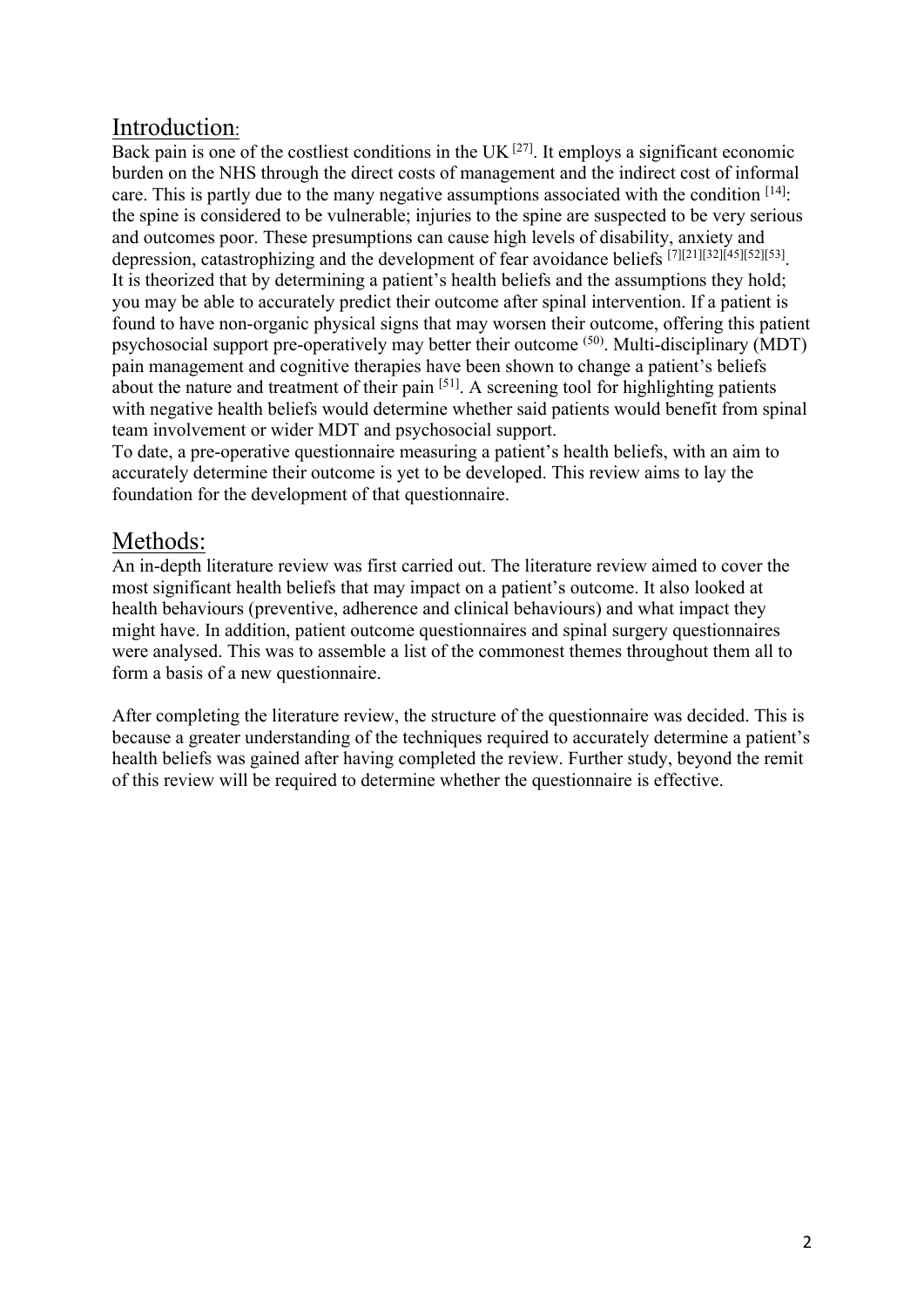## Literature Review:

#### *1. Health Beliefs:*

Health beliefs are longstanding individual characteristics that combine to define a person's behaviour. They are changeable and techniques used to alter these beliefs can cause changes in the associated health behaviours. Typically, there are both demographical and psychological variables at play and their roles can be highlighted as in Figure 1.



*Figure 1 - The relationship between demographic variables, psychological characteristics and health beliefs and their resultant behaviours [13]*

Demographic aspects to health include class, age, gender, education, nationality and religion. Psychological variables include peer pressure, personality, co-morbid mental health issues, and positivity [13][32]. These variables set limitations to the patient, forcing them to perceive their own constraints and capabilities, even if they are indeed false. They also combine to define one's health behaviours, or how they react in relation to their health (predicting health behaviour). Examples of these are risk behaviours (smoking or drinking), preventive behaviours (getting vaccinations or going for regular screenings) and adherence behaviours (medication compliance or following treatment plans).

The significance of health beliefs is widely acknowledged; there is a large amount of literature focusing on their relationship with outcome in spinal conditions. In general, lower levels of vitality (feeling strong and full of life) are suggested to be associated with higherintensity lower back pain and disability (ng et al.). One study sampled 341 patients with chronic lower back pain and highlighted that both organic and psychological pain beliefs were related to disability and depression [5]. Disability and depression are related to greater experiences of pain and worse patient reported outcomes [4]. Poor outcomes secondary to negatively influencing health beliefs include increased pain intensity, poorer mental health, increased fear of movement and re-injury beliefs, increased chance of disability and overall a much poorer health related quality of life <sup>[1]</sup>. Stronger fear-avoidance beliefs and pain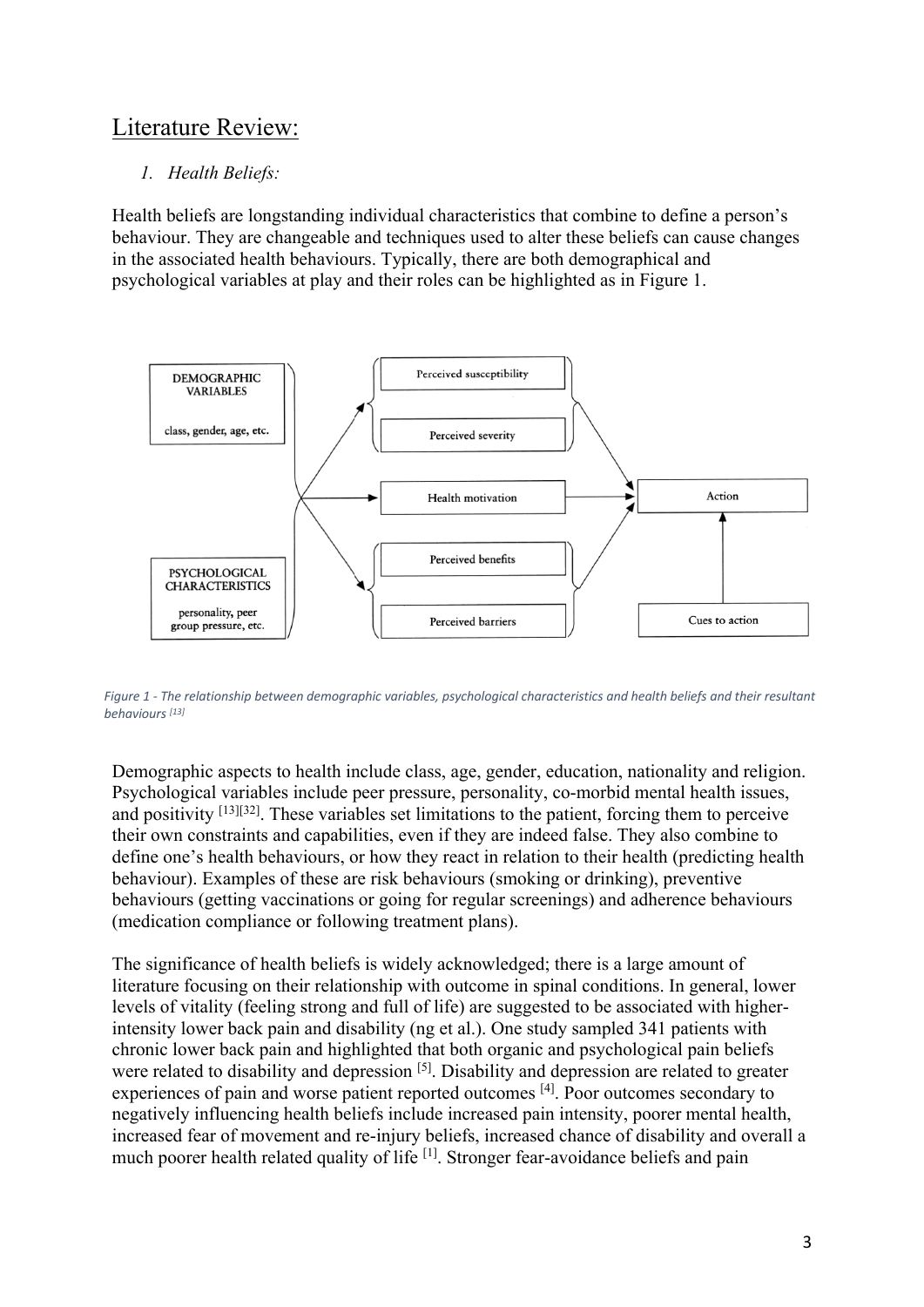catastrophizing are also associated with future negative outcomes and later functional disability [1][32].

Further, there are many negative beliefs specifically associated with the back. People often have an attentional bias towards the idea that the spine is vulnerable, injury is substantial, and outcomes are poor [14]. This leads to very poor and restrictive health behaviours including the avoidance of difficult activities and rehabilitation exercises. One study reported that patients with chronic, high intensity lower back pain reported greater negative beliefs about back pain; a mean reported score of 22.6/70 on the Back Beliefs Questionnaire was calculated  $[34][47]$ . This highlights the effects of these negative beliefs. This was supported further by several other studies [49].

Screening patients set to undergo spinal intervention for their health beliefs could be used to predict and later control their outcome. It is believed that simple strategies could be employed to promote positive attitudes and debunk negative beliefs  $[47][51]$ . A multi-disciplinary team management programme could offer useful cognitive-behavioural interventions, which could change a patient's perspective entirely <sup>[51]</sup>. A population-based study shared positive messages about back pain [8]; results showed a marked improvement in the beliefs held by both the population and by general practitioners. There were also significant changes in resultant medical management and a reduction in disability and worker's compensation. The importance of designating cut-off levels for patients at risk of catastrophizing behaviours and also those who might have fear-avoidance beliefs was highlighted  $[52][53]$ . This was to ensure that clinicians can intervene to reduce these behaviours and to allow treatment strategies to be modified. While there is currently no conclusive evidence to absolutely recommend the benefit of education preoperatively, the low-risk profile and potential benefits of this suggest that it is something that should be carried out and tested further [9].

#### *2. Scoring Systems & Questionnaires:*

Many scoring systems and questionnaires have been developed to evaluate health beliefs and determine outcomes, however there is currently no questionnaire that combines the two specifically for spinal surgery. Some of the commonest questionnaires currently in use by spinal surgeons include the EuroQuol-5D (EQ-5D), Visual Analogue Scale (VAS), Owestry Disability Index (ODI), Core Outcome Measure Index (COMI), Generalized Anxiety Disorder Assessment (GAD-7), Patient Health Questionnaire (PHQ-9) and the SF-36. The Back Beliefs Questionnaire is also used by spinal surgeons [47].

The Back Beliefs Questionnaire (BBQ) was developed by Symonds, et al. and is composed of 14 items, each marked out of  $5$  (1 = Disagree,  $5 =$  Agree). It is a disease-specific patient reported outcome measure. Higher scores in the BBQ indicate more pessimistic beliefs about lower back pain <sup>[20]</sup>. It benefits from its simplicity and a lack of significant 'floor and ceiling' effects. Its main focus centres on disability in day-to-day activities, fear avoidance beliefs, anxiety and depression [18].

The Oswestry Disability Index (ODI) is a condition-specific outcome measure used in spinal disorders; it is the commonest condition-specific outcome measure alongside the Roland-Morris Score <sup>[19]</sup>. The original ODI is composed of 10 sections, each with a specific focus. Each section has 6 items marked 0-5. The combined total of all scores can be doubled to acquire a percentage, which predicts the likelihood of disability. It is considered to be very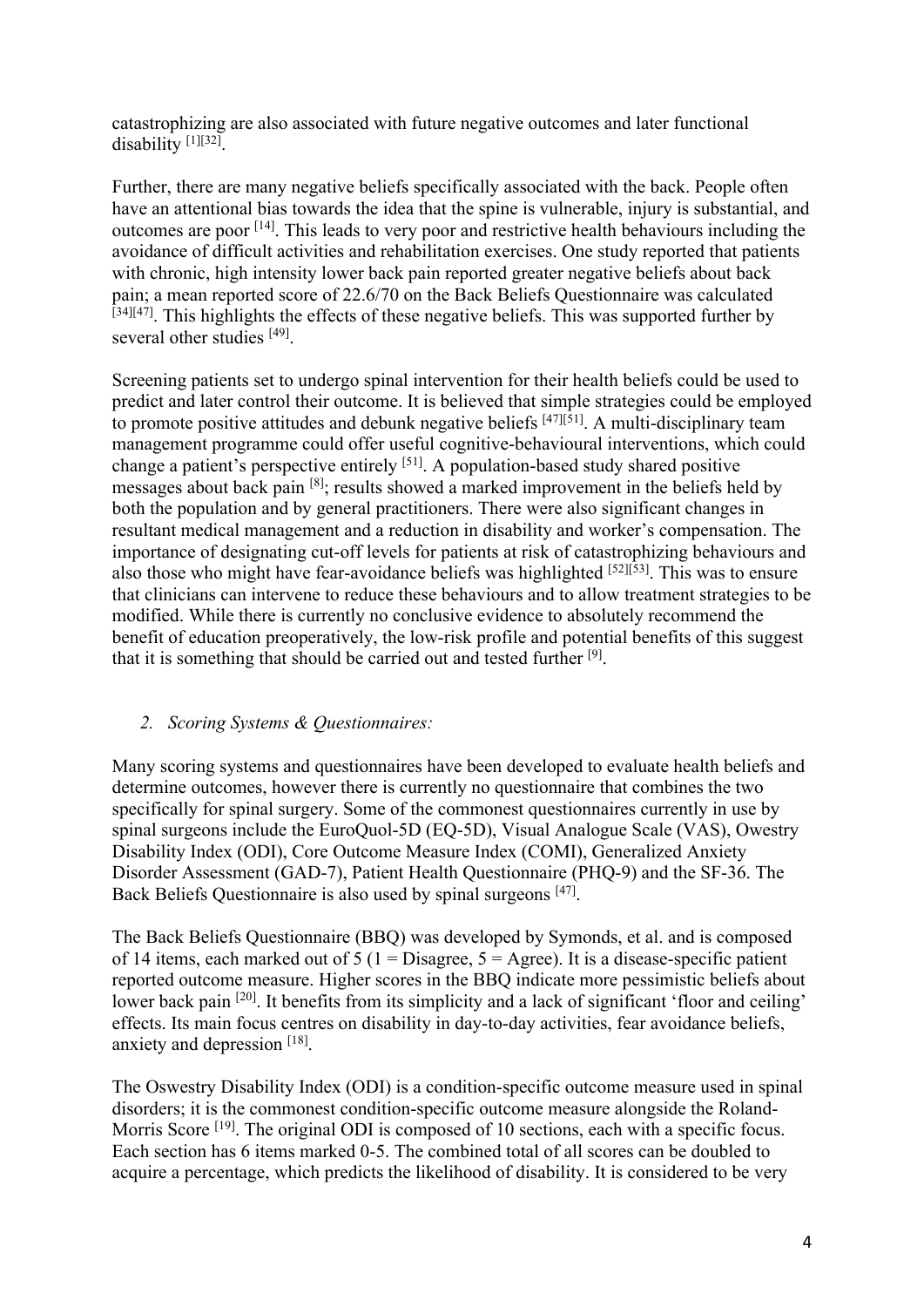easy to use; it can be used in busy clinical settings and also allows physicians to objectify complaints and monitor the benefits from therapies (typically measured 6 weeks after first testing) [35]. It correlates well with other scoring systems and shows a superior test-retest reliability than other similar systems. Themes include pain intensity, day-to-day activities, personal care, sleeping, sexual activity and travelling. It is recommended in patients with more significant disability.

The Roland Morris Score is similar to the ODI in that it is condition specific; it is considered to be limited by its focus on physical symptoms and lack of coverage of social and psychological problems [12][41]. It does correlate well with other scoring systems, including the ODI and the SF-36. It is composed of up to 24 statements and patients receive one point for each that applies to them. The higher the score, the greater the degree of disability. There are several studies that mark the Roland Morris Score as unreliable [16][41].

The Core Outcome Measures Index (COMI) is a general outcome measurement instrument. It covers the physical and psychometric aspects of spinal disease and while it is very useful, it is not considered to be useful as a disease specific instrument. It focuses on pain, function, social and work disability, general quality of life and symptom specific well-being [28][29]. It is a simple questionnaire and is reportedly very feasible to implement into daily clinical practice; it is able to detect important change. It is short, composed of 11 questions, each with their own scoring framework (7 before intervention and 4 afterwards).

The EQ-5D (EuroQuol-5 Dimensions) is a standardised measure of health status, another general outcome measure. It is not disease specific and provides a generic, but simple, measure of health. It consists of 2 pages, one involving a 5-dimensional descriptive questionnaire and the other containing a visual analogue scale (VAS) depicting a patient's best and worst imaginable pain state on a given day (EQ-5D user guide). Questions include those about mobility, self-care, usual activities, pain and anxiety and depression. Overall, it is thought to be valid, reliable and sensitive  $[11][42][43]$ .

The PHQ-9 (Patient Health Questionnaire) and GAD-7 (Generalised Anxiety Disorder Questionnaire) are important to consider in this review as many patients seeking intervention for spinal disease suffer from comorbid anxiety and depression. The PHQ-9 is a selfadministered and disease specific test of depression severity, which scores DSM-IV criteria on a level of 0-3 (Not at all – nearly every day)  $[23]$ . It is scored out of 27 in total, the higher the score, the greater the degree of depression. It has been validated for use in primary care [10] and while it is not a screening tool for depression, it is very useful in the monitoring of disease and uncovering concurrent depression in chronic illness. It has good diagnostic accuracy [6]. The GAD-7 was developed by the Kroenke, Spitzer and Williams, much like the PHQ-9<sup>[24]</sup>. It is arranged in the same way: a self-administered and disease specific test of anxiety severity according to DSM-5 criteria. It uses a scoring system of 0-3 and is composed of 7 questions, giving a total possible score of 21. It has both a high sensitivity and high specificity for generalised anxiety disorder and also for panic, social anxiety and posttraumatic stress disorders  $[24]$ . It is considered to be effective at diagnosing generalised anxiety disorder [46].

Some of the other questionnaires that were reviewed and that contributed to the tally (figure 2) included, but was not limited to:

- STarT Back Tool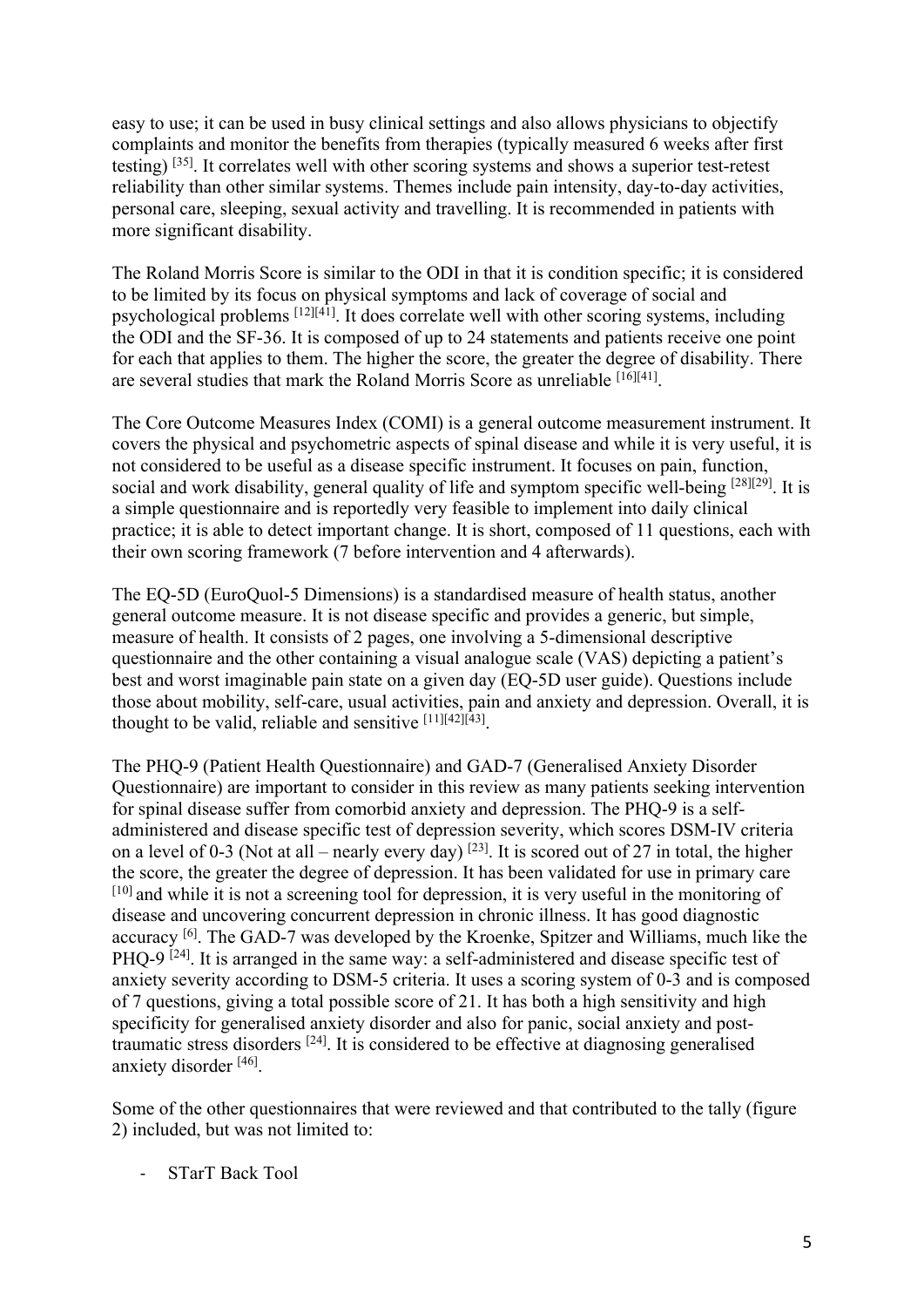- Back Pain Bothersome Score
- Short Form-36 (SF-36)
- Brief pain Inventory Form (BPI)
- Patient's Specific Activity Score (PSAS)
- Depression, Anxiety & Stress Scales (DASS-21)
- Fear Avoidance Beliefs Questionnaire (FABQ)
- Patient's Global Impression of Change (PGIC)
- Myelopathy Disability Index
- Pain Catastrophizing Scale (PCS)
- Patient Back Pain Assessment

On reviewing the questionnaires above, as well as some of the less commonly used questionnaires a list was created to highlight the most common themes (see figure 2).

| Question               | <b>Tally</b>         | Count          |
|------------------------|----------------------|----------------|
| Pain/Discomfort        | <b>HIIIIIIIIIII</b>  | 13             |
| Anxiety/Depression     | <b>HIIIIIIIIIIII</b> | 12             |
| Day-to-day activities  | <b>HIIIIIIIIII</b>   | 12             |
| Work Life              | <b>HHHH</b>          |                |
| Social Life            | ШШ                   | 6              |
| Mobility               | <b>IIIIII</b>        | 6              |
| Self-care              | IIIII                |                |
| Sleep                  | Ш                    | 3              |
| Sex life               | H                    | $\overline{2}$ |
| Fear avoidance Beliefs | $\prod$              | $\overline{2}$ |
| Satisfaction           |                      |                |
| Catastrophizing        |                      |                |

*Figure 2 – A table detailing the most frequently occurring themes amongst the commonest questionnaires used in spinal disease (BSR)*

This table highlights that pain/discomfort, anxiety/depression and restriction to day-to-day activities were by far the commonest themes amongst both the generic and disease specific questionnaires used in spinal disease. Additionally, a lot of focus was shown towards work and social life as these have a profound effect on overall quality of life [37]. It is important to bare this tally in mind as many of these questionnaires have a significant evidence base behind them.

### Discussion & Formulation

Several parameters must be set before the finalisation of the questionnaire. The number of questions, the scoring modality, the question contents and whether there is a need for age or sex stratification. Each of these have been explored in the literature review.

*1. Number of Questions:*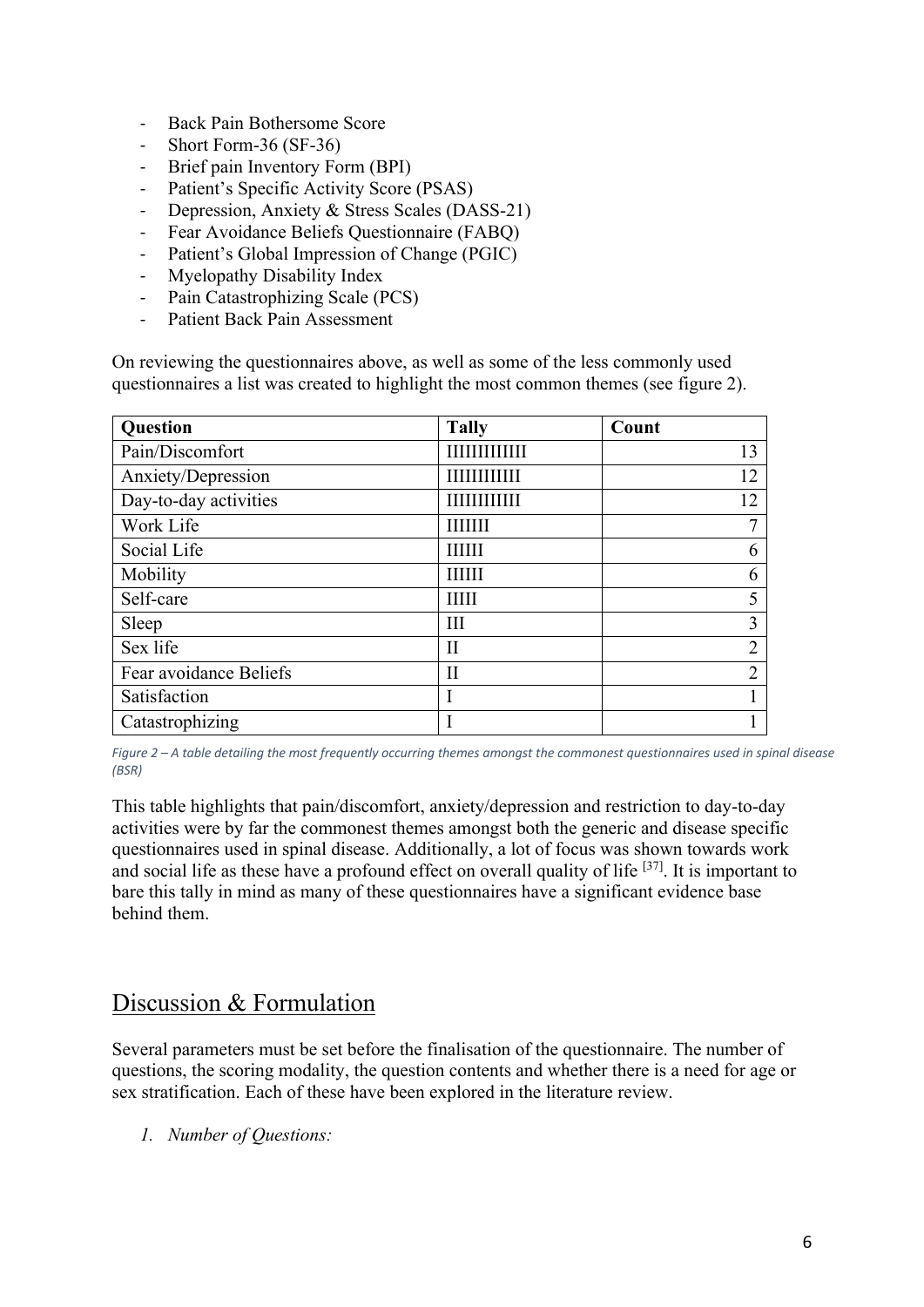For a questionnaire that will likely be self-administered, one would want fewer questions with less answer options; this is to increase the chances of compliance and test-retest reliability. However, more questions would yield more accurate responses and give more insight. The number of questions within current literature is variable. 10 questions would provide ease of completion for the patient and also allow a good level of insight into a patient's health beliefs. Having 10 questions should also allow for a final score that is concise and easily calculable.

Another common occurrence within the literature were "statements" as opposed to "questions". These questionnaires assessed the extent of agreement with said statements. This allowed the questionnaire to find exact details about the patients and prevented any kind of misinterpretation that might occur from normal questioning. The limitation of it, in this case, is the desire to explore health beliefs in a patient. Having written statements limits the scope of the questionnaire, especially if the number of questions is limited to 10.

#### *2. Scoring Modality:*

Scoring in the majority of literature is varied. Some are binary, others use a scale, while some have more precise scoring. The more successful and used questionnaires trend towards the use of a ranging scale, between 0 and 5 (0 usually depicts no agreement, while 5 depicts absolute agreement). While a binary questionnaire is easier to understand for a patient, a ranging questionnaire would provide more accurate answers and a more proficient scoring system could be established. Another issue with a 0-5 range is that the middle values could be considered to be inutile, however this could be corrected with a scoring system that only values answers at the extremes of each range.

#### *3. Age Stratification:*

Age stratification would add another level of complexity to the questionnaire. The extent to which people suffer from their back pain can differ between age groups [30]. It is an intricate dilemma and would be incredibly difficult to implement some kind of stratification. It is always important to distinguish age in patients within a population, but equally it may be valuable to have the questionnaire means tested before involving this as a factor. Equally, leaving age out of the questionnaire could allow for further studies looking into health belief differences of people of different ages.

#### *4. Question Contents:*

As per figure 2, the commonest themes amongst the questionnaires are pain/discomfort, anxiety/depression and day-to-day activities. These are worth including in the questionnaire as they are important themes within the lives of patients with spinal disease. In addition, coverage of work and social life as well as self-care are central to a patient's quality of life. Screening questions for catastrophizing and fear avoidance beliefs and behaviours would also provide good insight. It is important to formulate questions which can help practitioners to understand the patients' beliefs towards each of these elements and which are relevant to them. Of the ten questions, one will be dedicated to the patient's beliefs of each of the following: Pain/discomfort, depression, anxiety, day-to-day activities, social life, work life, fear avoidance behaviours, catastrophizing, self-care and one final question dedicated to their expectations from intervention.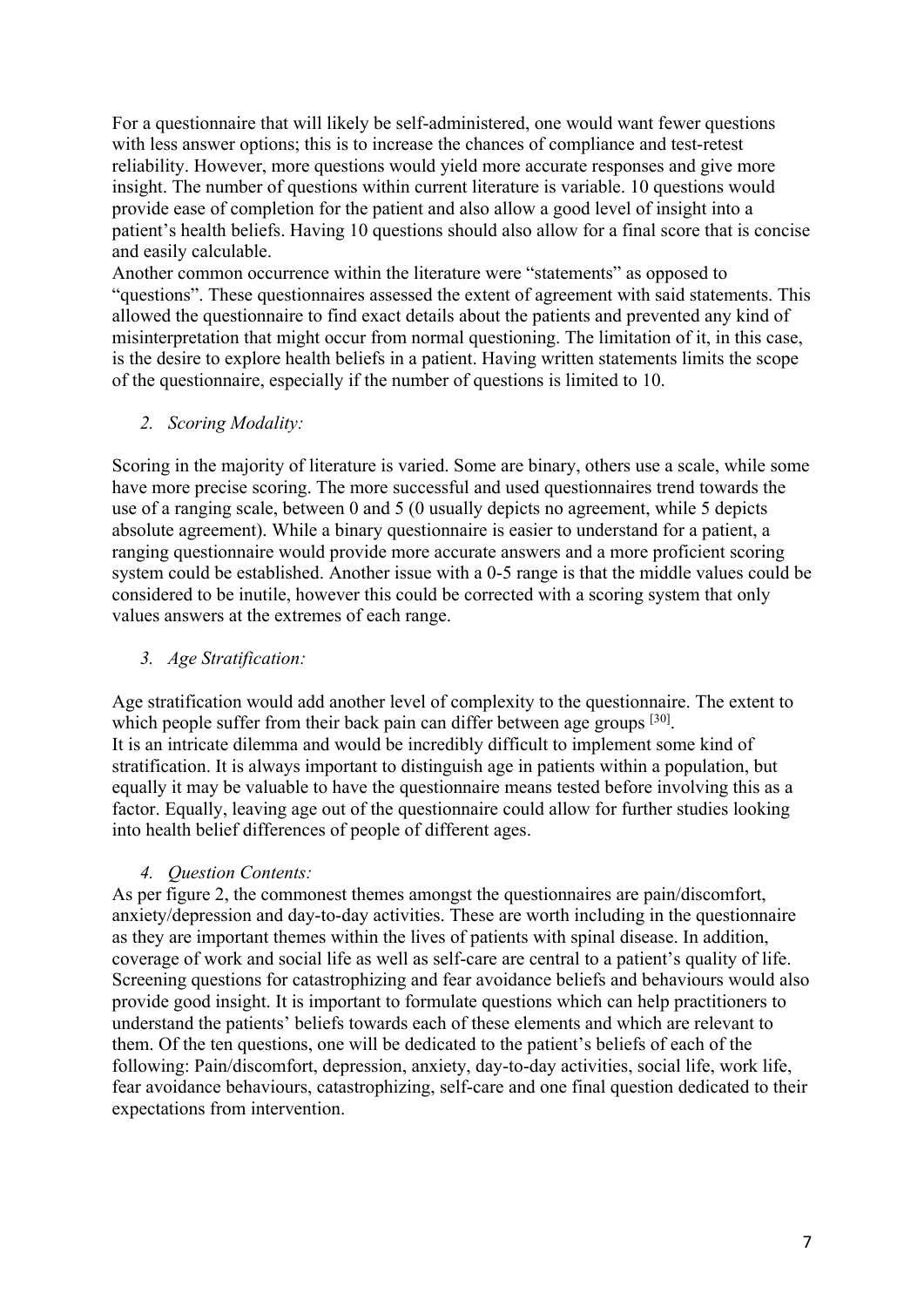# Spinal Beliefs Questionnaire

| <b>OUESTION</b>                                                                         | N <sub>0</sub> | Rarely    | Sometimes | Yes            | Score |
|-----------------------------------------------------------------------------------------|----------------|-----------|-----------|----------------|-------|
| Do you feel your current problem is the worst<br>pain you have ever experienced?        |                |           |           |                |       |
| Do you feel your current problem has caused<br>you to become more depressed?            |                |           |           |                |       |
| Do you feel your current problem has caused<br>you to become more anxious?              |                |           |           |                |       |
| Do you believe your day-to-day life has been<br>affected by your current problem?       |                |           |           |                |       |
| Do you feel your current problem has<br>negatively affected your social life?           |                |           |           |                |       |
|                                                                                         |                |           |           |                |       |
| <b>OUESTION</b>                                                                         | Yes            | Sometimes | Rarely    | N <sub>0</sub> | Score |
| Do you feel your current problem has<br>negatively affected your work life?             |                |           |           |                |       |
| Do you feel your current problem has stopped<br>you from taking care of yourself?       |                |           |           |                |       |
| Do you feel your current problem has stopped<br>you from trying new things?             |                |           |           |                |       |
| Do you think that your current problem is the<br>worst possible thing to happen to you? |                |           |           |                |       |
| Do you think that your current problem cannot<br>be resolved?                           |                |           |           |                |       |

*Each question is scored between 0 and 3.*

```
N<sub>O</sub> = 0Rarely = 1
Sometimes = 2
Yes = 3
```
*To calculate the patient's outcome score, add up the scores to give a total out of 30. This will give a result detailing the likelihood of a negative outcome after surgical intervention. The higher the score, the lesser the likelihood of a positive outcome. The greater the score, the smaller the likelihood of a positive outcome. A higher score may precipitate the need for therapies, education or other MDT input instead/before spinal team intervention.* 

*As an estimate, it may be useful using the following as ranges for decision making:*

*0-10 - = Suitable for spinal surgery 11-20 = Indeterminate 21-30 = Not suitable for spinal surgery, consider referral to MDT*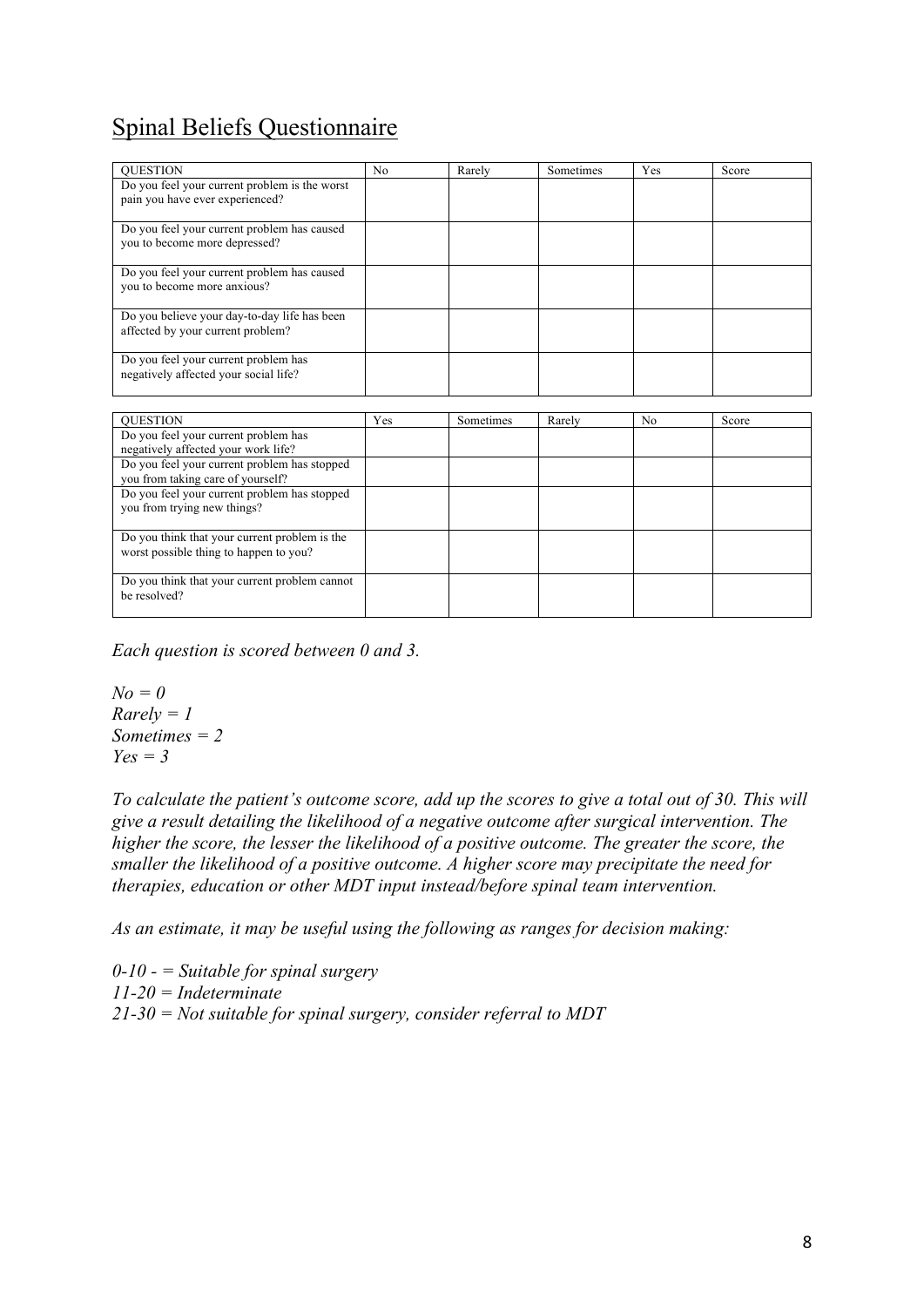## Conclusion

This literature review was completed in order to generate a questionnaire that can accurately predict a patient's outcome following spinal surgical intervention based on their health beliefs. The literature review covered both common health beliefs and also negative health beliefs associated with the back. It set out to confirm their relevance and ensure that they were suitable for targeting in the management of patients with spinal disease. Beyond that, it was used to summarise and evaluate the current questionnaires in literature and practice and determine which topics were most covered and should be included.

From the review a questionnaire was successfully created. It will need further refinement by relevant teams and also clinical trials alongside another patient reported outcome measure; this is before it can be utilised as an accurate predictor in clinical practice.

## Acknowledgements

I would like to thank the whole spinal surgery team in the Cardiff and Vale University Health Board and especially Mr Mike McCarthy, my project supervisor, for his ongoing help and support.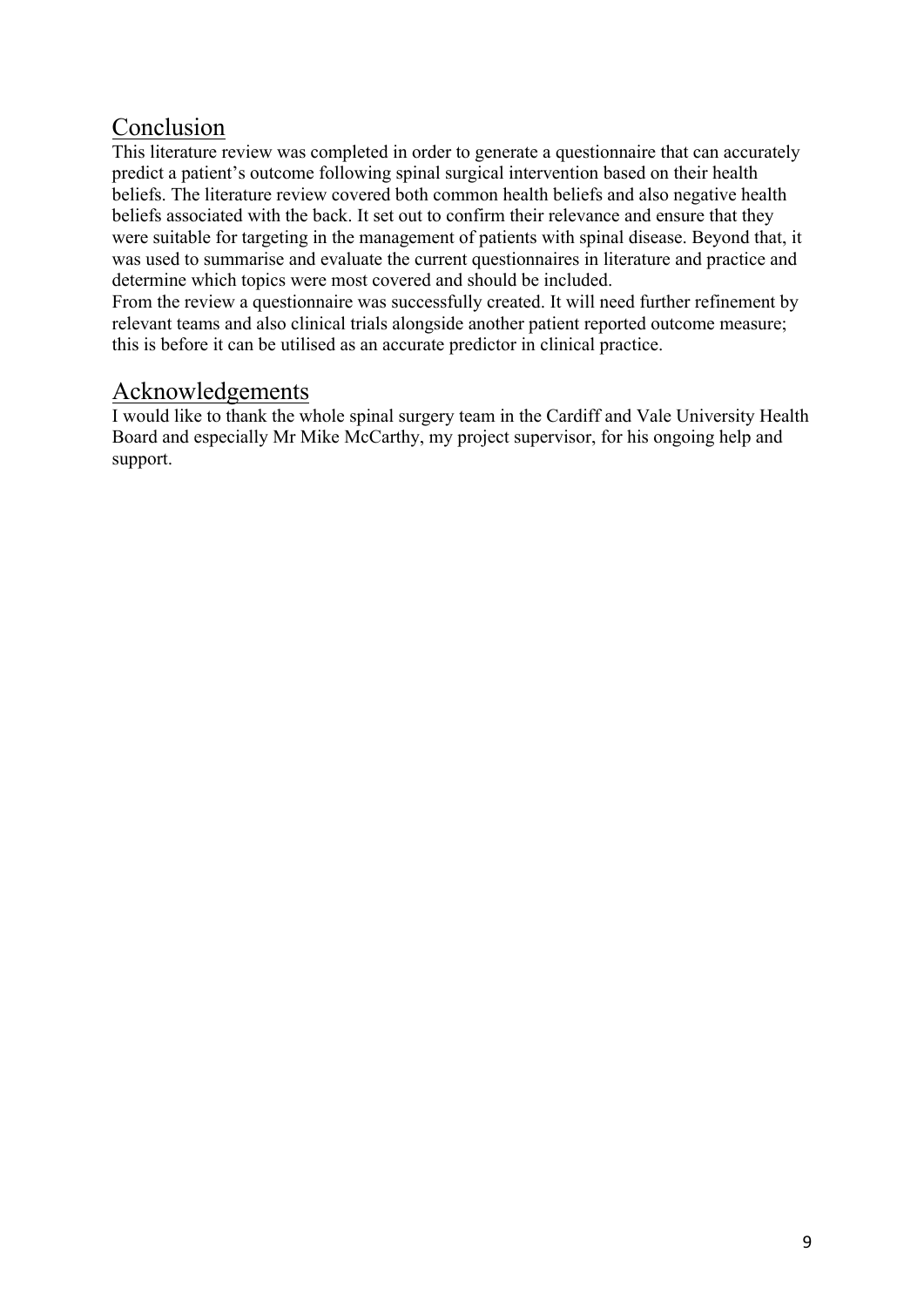## References

1. Abbott A, Tyni-Lenné R, Hedlund R. The influence of psychological factors on preoperative levels of pain intensity, disability and health-related quality of life in lumbar spinal fusion surgery patients. Physiotherapy. 2010;96:213-21.

2. Abbott A, Tyni-Lenné R, Hedlund R. Leg pain and psychological variables predict outcome 2-3 years after lumbar fusion surgery. European spine journal: official publication of the European Spine Society, the European Spinal Deformity Society, and the European Section of the Cervical Spine Research Society. 2011;20:1626-34.

3. Archer KR, Wegener ST, Seebach C, Song Y, Skolasky RL, Thornton C, et al. The Effect of Fear of Movement Beliefs on Pain and Disability After Surgery for Lumbar and Cervical Degenerative Conditions. Spine. 2011;36(19).

4. Bair MJ, Wu J, Damush TM, Sutherland JM, Kroenke K. Association of Depression and Anxiety Alone and in Combination With Chronic Musculoskeletal Pain in Primary Care Patients. Psychosomatic Medicine. 2008;70(8).

5. Baird A, Sheffield D. The Relationship between Pain Beliefs and Physical and Mental Health Outcome Measures in Chronic Low Back Pain: Direct and Indirect Effects. Healthcare. 2016;4(3).

6. Bombardier CH, Kalpakjian CZ, Graves DE, Dyer JR, Tate DG, Fann JR. Validity of the Patient Health Questionnaire-9 in Assessing Major Depressive Disorder During Inpatient Spinal Cord Injury Rehabilitation. Archives of Physical Medicine and Rehabilitation. 2012;93(10):1838-45.

7. Brox JI. Current evidence on catastrophizing and fear avoidance beliefs in low back pain patients. The Spine Journal. 2014;14(11):2679-81.

8. Buchbinder R, Jolley D, Wyatt M. Population based intervention to change back pain beliefs and disability: Three part evaluation. BMJ (Clinical research ed). 2001;322:1516-20.

9. Burgess L, Arundel J, Wainwright T. The Effect of Preoperative Education on Psychological, Clinical and Economic Outcomes in Elective Spinal Surgery: A Systematic Review. Healthcare. 2019;7:48.

10. Cameron IM, Crawford JR, Lawton K, Reid IC. Psychometric comparison of PHQ-9 and HADS for measuring depression severity in primary care. British Journal of General Practice. 2008;58(546):32.

11. Cheung PWH, Wong CKH, Samartzis D, Luk KDK, Lam CLK, Cheung KMC, et al. Psychometric validation of the EuroQoL 5-Dimension 5-Level (EQ-5D-5L) in Chinese patients with adolescent idiopathic scoliosis. Scoliosis and Spinal Disorders. 2016;11(1):19. 12. Chiarotto A, Maxwell LJ, Terwee CB, Wells GA, Tugwell P, Ostelo RW. Roland-Morris

Disability Questionnaire and Oswestry Disability Index: Which Has Better Measurement Properties for Measuring Physical Functioning in Nonspecific Low Back Pain? Systematic Review and Meta-Analysis. Physical Therapy. 2016;96(10):1620-37.

13. Conner M, Norman P. Predicting Health Behaviour: Research and Practice with Social Cognition Models. 2 ed. Conner MN, Paul., editor: Open University Press; 2005 402 p.

14. Darlow B, Dean S, Perry M, Mathieson F, Baxter GD, Dowell A. Easy to Harm, Hard to Heal: Patient Views About the Back. Spine. 2015;40(11):842-50.

15. Daubs MD, Patel AA, Willick SE, Kendall RW, Hansen P, Petron DJ, et al. Clinical Impression Versus Standardized Questionnaire: The Spinal Surgeon's Ability to Assess Psychological Distress. JBJS. 2010;92(18).

16. Davidson M, Keating J. A Comparison of Five Low Back Disability Questionnaires: Reliability and Responsiveness. Physical therapy. 2002;82:8-24.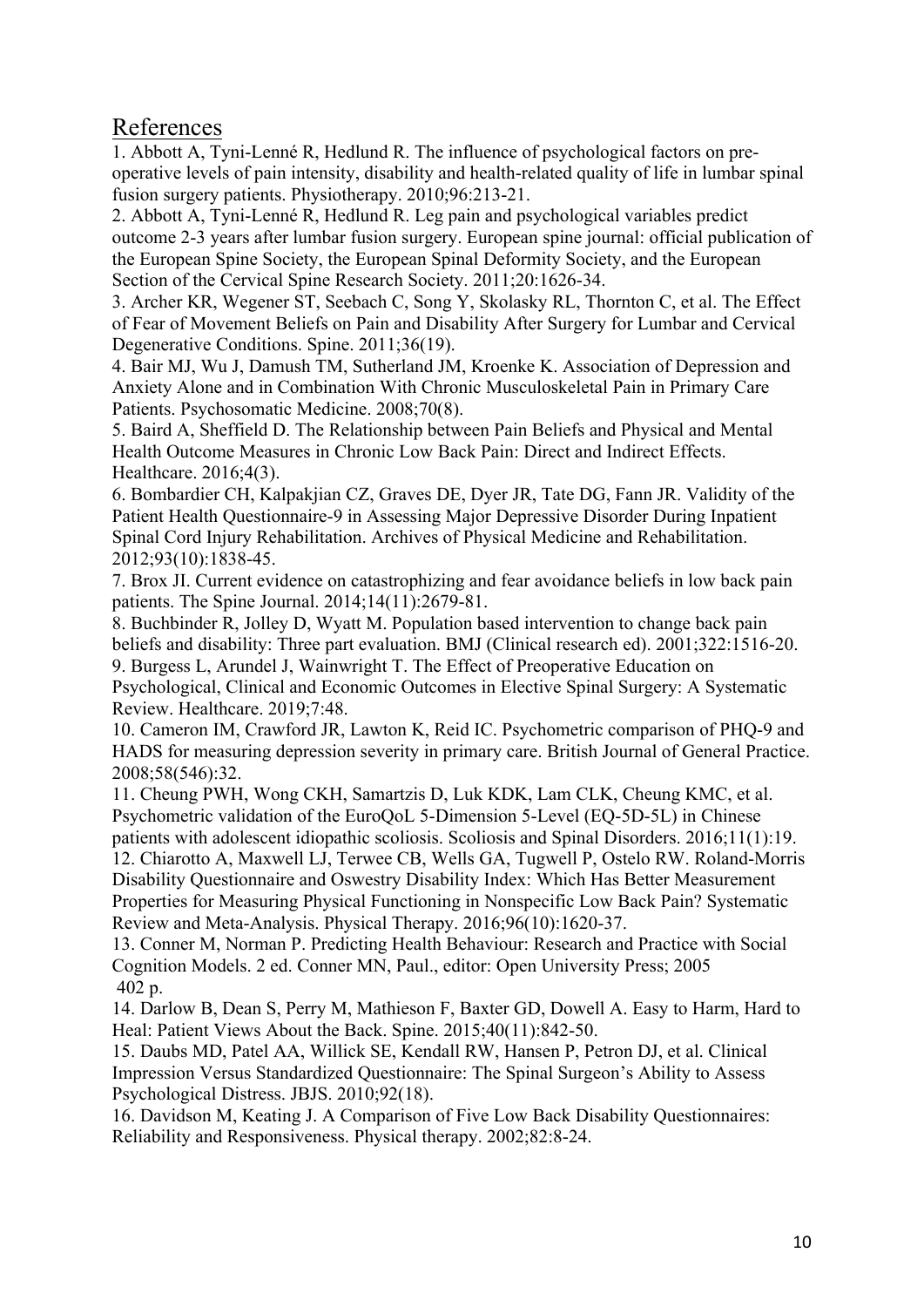17. Dongen J, van Hooff M, Spruit M, De Kleuver M, Ostelo R. Which patient-reported factors predict referral to spinal surgery? A cohort study among 4987 chronic low back pain patients. European Spine Journal. 2017;26.

18. Dupeyron A, Lanhers C, Bastide S, Alonso S, Toulotte M, Jourdan C, et al. The Back Belief Questionnaire is efficient to assess false beliefs and related fear in low back pain populations: A transcultural adaptation and validation study. PLOS ONE. 2017;12(12):e0186753.

19. Fairbank JCT, Pynsent PB. The Oswestry Disability Index. Spine. 2000;25(22). 20. Ferreira G, Kamper S. Clinimetrics: The Back Beliefs Questionnaire. Journal of Physiotherapy. 2020;66.

21. George SZ, Valencia C, Beneciuk JM. A Psychometric Investigation of Fear-Avoidance Model Measures in Patients With Chronic Low Back Pain. Journal of Orthopaedic & Sports Physical Therapy. 2010;40(4):197-205.

22. Havakeshian S, Mannion A. Negative beliefs and psychological disturbance in spine surgery patients: a cause or consequence of a poor treatment outcome? The Spine Journal. 2014;22(12):2827-35.

23. Kroenke K, Spitzer Robert L. The PHQ-9: A New Depression Diagnostic and Severity Measure. Psychiatric Annals. 2002;32(9):509-15.

24. Kroenke K, Spitzer RL, Williams JBW, Monahan PO, Löwe B. Anxiety Disorders in Primary Care: Prevalence, Impairment, Comorbidity, and Detection. Annals of Internal Medicine. 2007;146(5):317-25.

25. Lee C-P, Fu T-S, Liu C-Y, Hung C-I. Psychometric evaluation of the Oswestry Disability Index in patients with chronic low back pain: factor and Mokken analyses. Health and Quality of Life Outcomes. 2017;15(1):192.

26. Mancuso CA, Cammisa FP, Sama AA, Hughes AP, Ghomrawi HMK, Girardi FP. Development and testing of an expectations survey for patients undergoing lumbar spine surgery. The Journal of bone and joint surgery American volume. 2013;95(19):1793-800. 27. Maniadakis N, Gray A. The economic burden of back pain in the UK. Pain. 2000;84(1):95-103.

28. Mannion A, Vila-Casademunt A, Domingo-Sàbat M, Wunderlin S, Pellisé F, Bago J, et al. The Core Outcome Measures Index (COMI) is a responsive instrument for assessing the outcome of treatment for adult spinal deformity. European Spine Journal. 2016;25.

29. Mannion A, Porchet F, Kleinstück F, Lattig F, Jeszenszky D, Bartanusz V, et al. The quality of spine surgery from the patient's perspective. Part 1: The Core Outcome Measures Index in clinical practice. European spine journal : official publication of the European Spine Society, the European Spinal Deformity Society, and the European Section of the Cervical Spine Research Society. 2009;18 Suppl 3:367-73.

30. Manogharan S, Kongsted A, Ferreira ML, Hancock M. Do older adults with chronic low back pain differ from younger adults in regards to baseline characteristics and prognosis? European Journal of Pain. 2017;21.

31. Mehling W, Ebell M, Avins A, Hecht F. Clinical decision rule for primary care patient with acute low back pain at risk of developing chronic pain. The spine journal : official journal of the North American Spine Society. 2015;15.

32. Morton L, de Bruin M, Krajewska M, Whibley D, Macfarlane GJ. Beliefs about back pain and pain management behaviours, and their associations in the general population: A systematic review. European Journal of Pain. 2019;23(1):15-30.

33. Ng SK, Cicuttini F, Davis S, Bell R, Botlero R, Fitzgibbon B, et al. Poor general health and lower levels of vitality are associated with persistent, high-intensity low back pain and disability in community-based women: A prospective cohort study. Maturitas. 2018;113.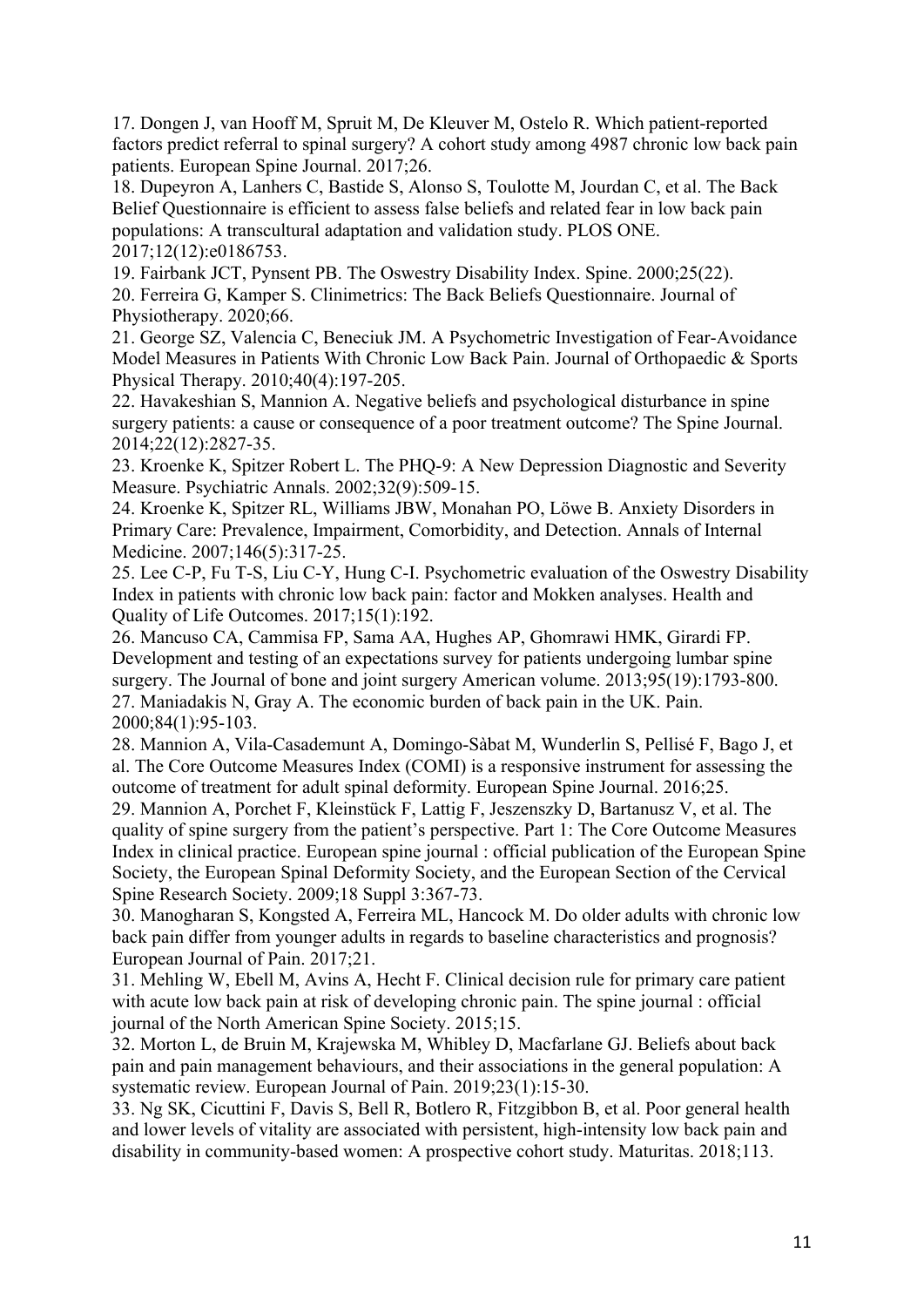34. Ng SK, Cicuttini F, Wang Y, Wluka A, Fitzgibbon B, Urquhart D. Negative beliefs about low back pain are associated with persistent high intensity low back pain. Psychology, Health & Medicine. 2016;22:1-10.

35. Ostelo R, Berg SGM, Vlaeyen J, Wolters PMJC, De Vet H. Health care provider's attitudes and beliefs towards chronic low back pain: The development of a questionnaire. Manual therapy. 2003;8:214-22.

36. Ostelo R, De Vet H. Clinically important outcomes in low back pain. Best practice & research Clinical rheumatology. 2005;19:593-607.

37. Ozgül A, Peker F, Taskaynatan MA, Tan AK, Dinçer K, Kalyon TA. Effect of ankylosing spondylitis on health-related quality of life and different aspects of social life in young patients. Clinical Rheumatology. 2006;25(2):168-74.

38. Paanalahti K, Wertli MM, Held U, Åkerstedt T, Holm LW, Nordin M, et al. Spinal pain—good sleep matters: a secondary analysis of a randomized controlled trial. European Spine Journal. 2016;25(3):760-5.

39. Patel MS, Newey M, Sell P. A comparison of patient-reported outcome measures after spinal surgery. The Bone & Joint Journal. 2015;97-B(3):366-71.

40. Pincus T, Burton AK, Vogel S, Field AP. A Systematic Review of Psychological Factors as Predictors of Chronicity/Disability in Prospective Cohorts of Low Back Pain. Spine. 2002;27(5).

41. Riddle DL, Stratford PW, Binkley JM. Sensitivity to Change of the Roland-Morris Back Pain Questionnaire: Part 2. Physical Therapy. 1998;78(11):1197-207.

42. Schrag A, Selai C, Jahanshahi M, Quinn NP. The EQ-5D—a generic quality of life measure—is a useful instrument to measure quality of life in patients with Parkinson's disease. Journal of Neurology, Neurosurgery & Psychiatry. 2000;69(1):67.

43. Solberg T, Olsen J, Ingebrigtsen T, Hofoss D, Nygaard O. Health-related quality of life assessment by the EuroQoL-5D can provide cost-utility data in the field of low-back surgery. European spine journal : official publication of the European Spine Society, the European Spinal Deformity Society, and the European Section of the Cervical Spine Research Society. 2006;14:1000-7.

44. Spitzer RL, Kroenke K, Williams JBW, Löwe B. A Brief Measure for Assessing Generalized Anxiety Disorder: The GAD-7. Archives of Internal Medicine. 2006;166(10):1092-7.

45. Staerkle R, Mannion A, Elfering A, Junge A, Semmer N, Jacobshagen N, et al. Longitudinal validation of the Fear-Avoidance Beliefs Questionnaire (FABQ) in a Swiss-German sample of low back pain patients. European spine journal : official publication of the European Spine Society, the European Spinal Deformity Society, and the European Section of the Cervical Spine Research Society. 2004;13:332-40.

46. Swinson RP. The GAD-7 scale was accurate for diagnosing generalised anxiety disorder. Evidence-based medicine. 2006;11(6):184.

47. Symonds T, Burton AK, Tillotson K, Main C. Do Attitudes and Beliefs Influence Work Loss Due to Low Back Trouble? Occupational medicine (Oxford, England). 1996;46:25-32. 48. Group TE. EuroQol-a new facility for the measurement of

health-related quality of life. Health Policy; 1990. p. 199-208.

49. Urquhart D, Bell R, Cicuttini F, Cui J, Forbes A, Davis S. Negative beliefs about low back pain are associated with high pain intensity and high level disability in communitybased women. BMC musculoskeletal disorders. 2008;9:148.

50. Waddell G, McCulloch JA, Kummel ED, Venner RM. Nonorganic Physical Signs in Low-Back Pain. Spine. 1980;5(2).

51. Walsh DA, Radcliffe JC. Pain beliefs and perceived physical disability of patients with chronic low back pain. PAIN. 2002;97(1).